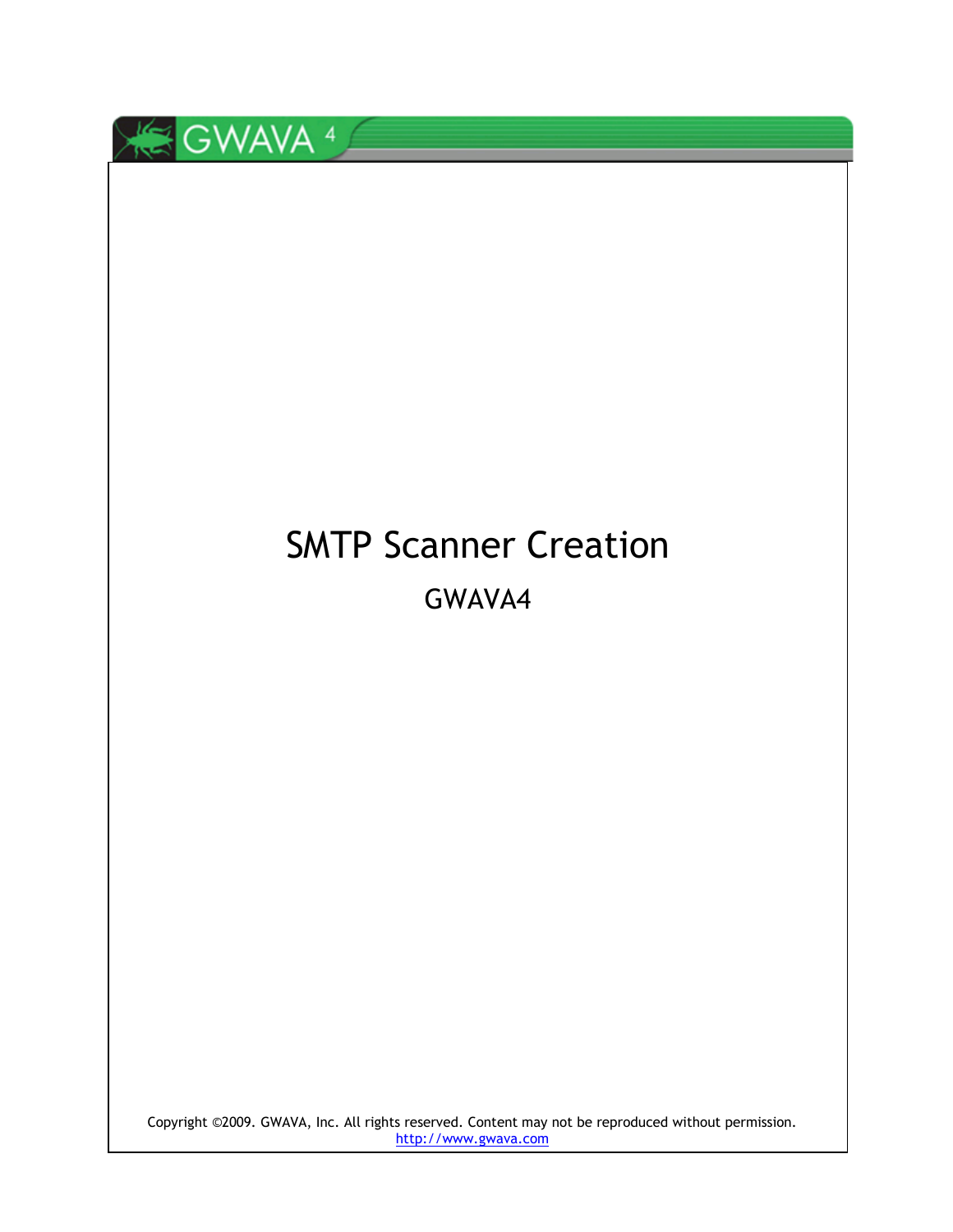# **SMTP Scanner**

SMTP scanners allow the incoming and outgoing mail to be intercepted, scanned, and filtered completely independent of the mail system. This setup has the distinct advantage of relieving the mail system of unnecessary and unwanted traffic, leaving mail system resources open to function with greater performance and security.

The SMTP interfaces add a layer between the GWIA, or any other mail system's SMTP sending agent, and the internet. Sending mail is forwarded through an SMTP proxy, which then sends the filtered, clean mail to the original recipient. Incoming mail is scanned via the SMTP scanner, which then sends the filtered and clean mail to your mail system, unaltered. These scanners allow GWAVA to act independently of your mail system.

# **Creating a SMTP Scanner**

The SMTP scanner will only work if your MX record points to the GWAVA SMTP interface for mail delivery, and if your domain and mail system SMTP are listed correctly in your GWAVA system.

GWAVA SMTP will then forward the clean mail to the SMTP Gateway specified during server activation. To view or change the domain and SMTP for your Mail system, go to Server/Scanner Management | <Server Name> |Server Management | Configure Server.

| GWAVA                                                                                                                  |                                                                                    |                         |
|------------------------------------------------------------------------------------------------------------------------|------------------------------------------------------------------------------------|-------------------------|
| GWAVA.com   Support   Help   Logout<br>Home                                                                            | Server Configuration                                                               | 日本名図念                   |
| <b>Home Pages</b><br><b>Melcome</b><br>Recorded webinars                                                               | <b>GWAVAMAN root directory</b><br>Show Advanced Connectivity Settings              | /opt/beginfinite/gwava/ |
| Computer based training<br>Quick install quide<br>dia Quarantine manager                                               | Log level<br>Normal<br>$\overline{\mathbf{v}}$<br>Keep log files for<br>17<br>days |                         |
| <b>Bookmarks</b>                                                                                                       | Default internet domain for this server                                            | gwava.com               |
| <b>Documentation</b><br>System Management                                                                              | Mail relay agent SMTP Server                                                       | 192.168.1.101           |
| Server/Scanner Management                                                                                              | Mail relay agent SMTP auth login name                                              | chris                   |
| gwava-iso (Linux)                                                                                                      | Mail relay agent SMTP auth login password                                          |                         |
| Server management<br>Server status                                                                                     | Administrator e-mail address                                                       | admin@gwava.com         |
| Configure server                                                                                                       | Administrator Full Name                                                            | admin                   |
| Appliance control<br>Antivirus agent setup                                                                             | Show Advanced Message Relay Settings                                               |                         |
| SigSpam / IPRep agent setup<br><b>D</b> Logs<br>Licensing<br><b>E</b> <i>Nizards</i><br>Manage scanners<br><b>FLOW</b> | Additional internet domains                                                        | Remove Domain           |
|                                                                                                                        | New domain<br>Destination SMTP host                                                | Add Domain              |
|                                                                                                                        | Proxy Server Configuration                                                         |                         |
|                                                                                                                        | OMS SMTP Authentication Server                                                     | 192.168.1.101           |
|                                                                                                                        | ☑<br>Enable OMS data pruning                                                       |                         |
|                                                                                                                        | Days to retain messages in OMS                                                     | 30<br>davs              |
|                                                                                                                        | Prune stored messages                                                              | ☑                       |
|                                                                                                                        | Prune database entries                                                             | ☑                       |
|                                                                                                                        | Backup and maintenance time<br>Show Advanced QMS Settings                          | 02:00<br>$\checkmark$   |
|                                                                                                                        |                                                                                    |                         |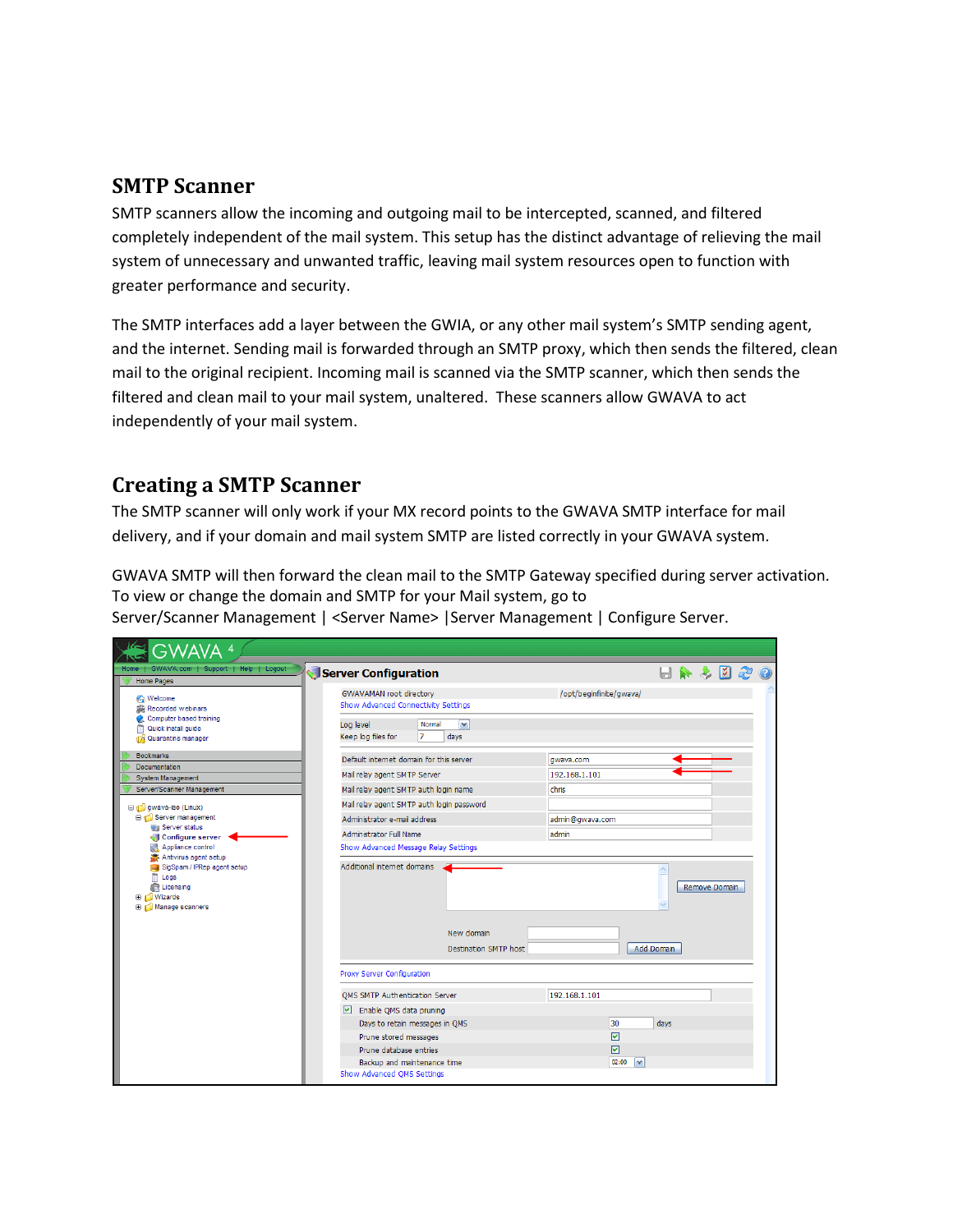The Mail relay agent SMTP Server and Default domain MUST be Correct for your system. If you have multiple domains, list the additional domains. GWAVA will only accept mail for the listed domain(s).

The Scanner creation wizards, (found under Server/Scanner Management | <Server name>| Wizards | Install/create new scanner), walk through the steps and information required to install the different scanners for your system. Select the SMTP Interface scanner and follow the instructions to install the scanner.



To install a SMTP scanner, select the SMTP scanner option from the wizard and click next.

The SMTP scanner creation wizard informs you of the information you must know to successfully create the scanner.

| <b>Create new SMTP scanner</b>                                                                                                                                                                                                                                                                                                                                                                                                                       |
|------------------------------------------------------------------------------------------------------------------------------------------------------------------------------------------------------------------------------------------------------------------------------------------------------------------------------------------------------------------------------------------------------------------------------------------------------|
| Welcome to the SMTP scanner creation wizard.                                                                                                                                                                                                                                                                                                                                                                                                         |
| To ensure a smooth installation of this interface, some information about your mail system needs to be supplied. You may also undertake some of these steps<br>manually after the GWAVA network has been configured if you wish to maintain control of the process yourself.                                                                                                                                                                         |
| Prerequisites:                                                                                                                                                                                                                                                                                                                                                                                                                                       |
| o Configure your network or MX records so that the GWAVA SMTP interface receives your SMTP mail.<br>Configure your outbound SMTP mail to point to the GWAVA SMTP interface (for outbound mail scanning).<br>$\circ$<br>o Know the IP or DNS address of your SMTP server.<br>Know the internet domains that GWAVA will be handling mail for.<br>$\circ$<br>Know the internal/external IP addresses to determine inbound/outbound mail flow<br>$\circ$ |
| Post install:                                                                                                                                                                                                                                                                                                                                                                                                                                        |
| There are no post installation requirements.                                                                                                                                                                                                                                                                                                                                                                                                         |
| Continue                                                                                                                                                                                                                                                                                                                                                                                                                                             |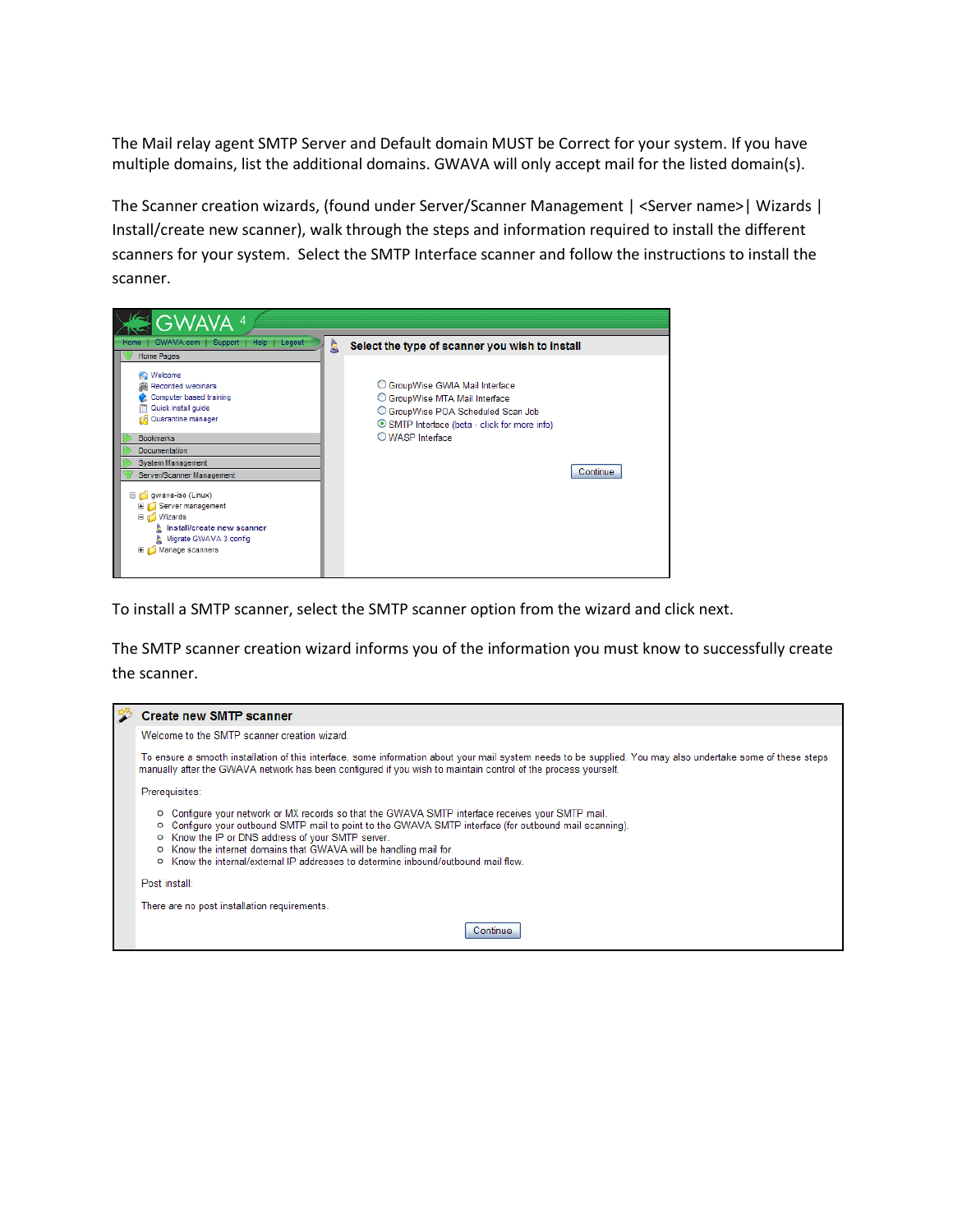The **Scanner Name** is whatever you wish the scanner to be named in the GWAVA server.

The **IP listen address** is the address of the GWAVA Appliance. This should also be listed on the MX record for your domain.

### **Allowed relay addresses** are the source addresses

| <b>Create new SMTP scanner</b>              |                             |   |
|---------------------------------------------|-----------------------------|---|
| Scanner Name                                |                             |   |
| Install on this server                      | gwava-iso (Linux)           |   |
| IP listen address <sup>@</sup>              | 0.0.0.0                     |   |
| Allowed relay addresses                     | 127.0.0.1                   | х |
|                                             | 192.168.*.*                 | х |
|                                             | 172.16.*.*                  | х |
|                                             | $10.*.*$                    | Х |
|                                             | [add another address/range] |   |
| Perform IP reputation test <sup>o</sup>     | ▽                           |   |
| Perform RBL drop at connection <sup>®</sup> | ▽                           |   |
| Perform SPF drop at connection ■            |                             |   |
|                                             | Continue                    |   |

which are allowed to send mail through the GWAVA SMTP scanner. Your mail system SMTP address should be listed here, as well as any other mail sending source for your domain. Mail coming from these addresses will be treated as outbound mail. No source but these listed addresses will be allowed to send mail through the SMTP interface.

The red 'X' removes listed address ranges and the blue 'add…' link provides an extra address/range box.

**IP Reputation** and **RBL** drop at connection settings are recommended as default. This dumps any incoming message that fails these initial incoming tests, saving bandwidth and performance.

## **RBL**

The Real-time Blackhole List scanner searches the header of incoming message files to see if their source address is listed on an RBL. When enabled to drop on connection, a positive RBL event will cause the SMTP scanner to terminate the connection to the sending server for the offending message as soon as the event occurs. The RBL scanner utilizes real-time blackhole lists hosted on the servers listed under the RBL configuration page. RBL servers may be added or removed from the configuration. This is a strict pass or fail engine, and an offending ip address listed on the RBL will not be allowed to send mail to your system. Take time to verify that the RBL servers listed in the configuration are the desired list servers. The default list servers for RBL are, sbl-xbl.spamhaus.org and bl.spamcop.net.

#### **IP Reputation**

IP Reputation works much like the RBL scanner does, in that it uses a black list, but also has a white list for common mail sources. When used with the SMTP scanner, IP Reputation will also temporarily fail messages from sources not found on either list. The temporary fail will allow the sending SMTP gateway to retry, and it will eventually get through. This catches one-time spam bursts from sources not found on the black list, while enabling good mail to still be delivered to the system. The black and white lists are maintained and updated online, but are cached on the local machine as they are used.

#### **SPF**

Sender Policy Framework can be used with the GWIA and SMTP scanners. Sender Policy Framework, (SPF) attempts to verify the sender of each email message, which can eliminate spoofed email and most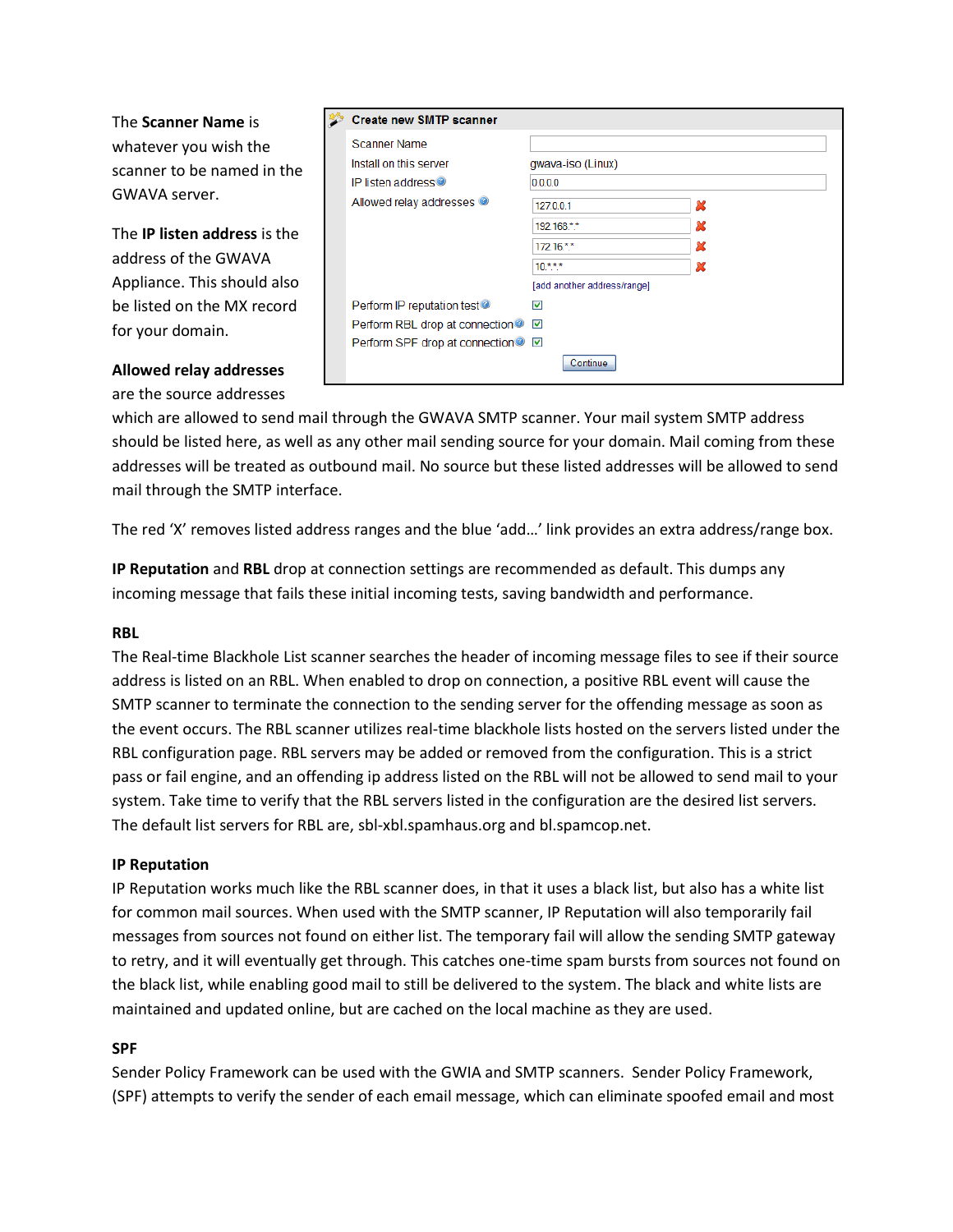backscatter attacks. For SPF to work correctly, the sending domain must have an updated SPF record set up in DNS. If the sending domain does not have a SPF record set in their DNS, then their mail will not be blocked. Setting up a correct SPF record will block messages from spammers who are pretending to be you, to your system.

To use SPF on a GWIA scanner, you must correctly specify which line in the header of mail messages is to be used. If the mail system is using a relay or proxy which adds a line to the message, then you should set SPF to use the second line (2), otherwise, the line used should be set to one (1), which is the default.

SPF is not enabled by default, but can be a powerful tool to keep spam from entering your system.

Select your preferences, and click 'Continue'.

|   | <b>Setup Wizard</b>                                                                                                                                                                                                         |
|---|-----------------------------------------------------------------------------------------------------------------------------------------------------------------------------------------------------------------------------|
|   | You can quickly setup the scanner with some of the most common default security options                                                                                                                                     |
| M | <b>Stop Viruses</b>                                                                                                                                                                                                         |
|   | This server will use Kaspersky AV engine to scan for viruses                                                                                                                                                                |
|   | Enabling virus scanning includes enabling virus sanner services and detecting file types that frequently include viruses<br>with attachment type scanning (i.e. *.vbs, *.pif, *.exe etc) and fingerprinting of attachments. |
|   | advanced settings                                                                                                                                                                                                           |
| M | <b>Stop Spam</b>                                                                                                                                                                                                            |
|   | Enabling spam detection includes enabling the heuristic detection system and the SURBL and RBL features in<br>GWAVA                                                                                                         |
|   | advanced settings                                                                                                                                                                                                           |
|   | Continue                                                                                                                                                                                                                    |

Set the default actions for viruses and spam. These settings can be changed after scanner creation.

Click 'Continue'.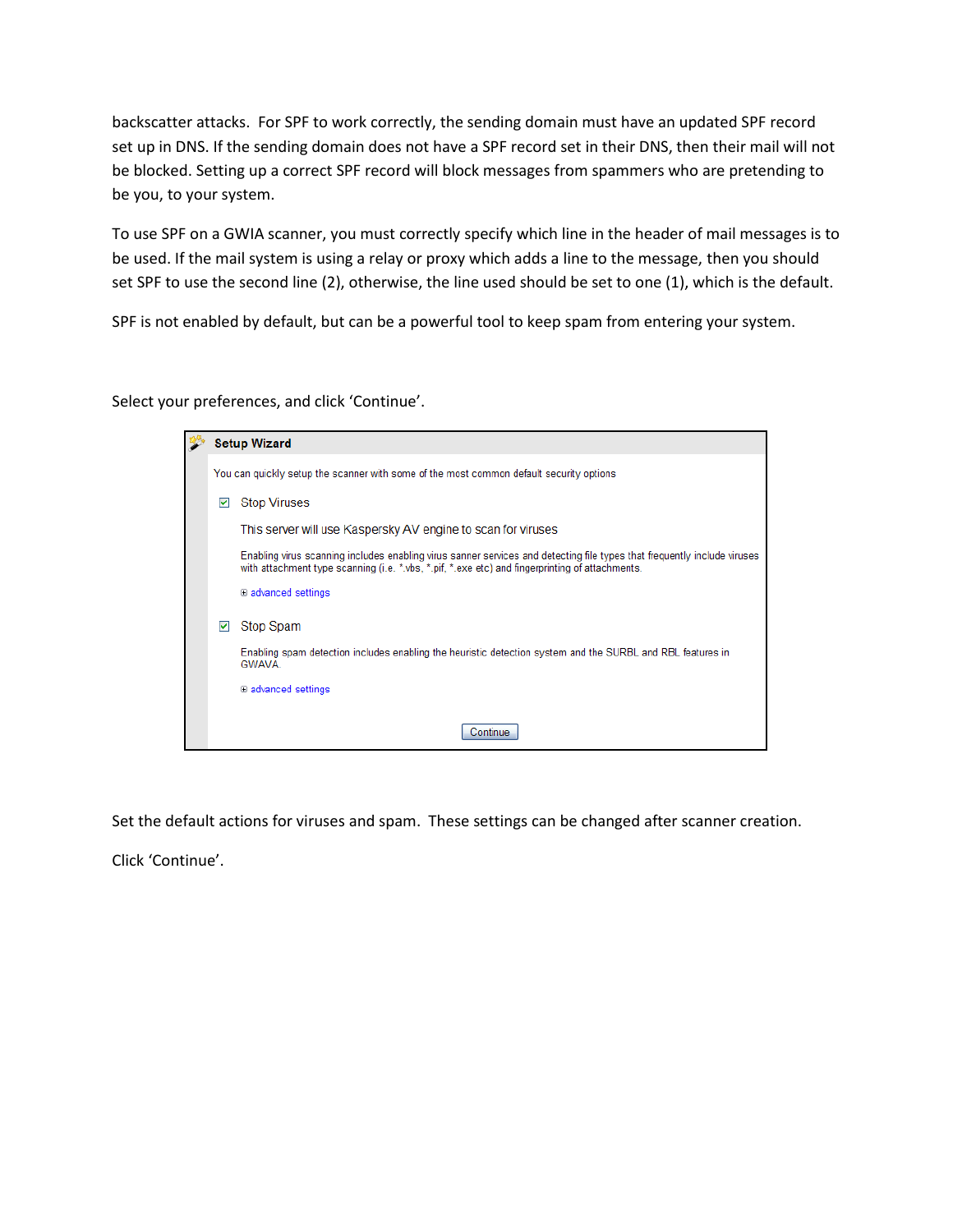Review and confirm your settings. If you wish to make changes, use the '**back**' button on your browser, correct the information, and continue.

| <b>Create new SMTP scanner</b>  |                                                                                                                                                                                                                                     |
|---------------------------------|-------------------------------------------------------------------------------------------------------------------------------------------------------------------------------------------------------------------------------------|
|                                 | The requisite information has been collected and is ready to be deployed. If you are satisfied that the installation information<br>is correct, press the install button to commit the installation procedure to the GWAVA network. |
| Scanner name                    | <b>SMTP Scanner</b>                                                                                                                                                                                                                 |
| Install to server               | gwava-iso (Linux)                                                                                                                                                                                                                   |
| IP listen address               | 192 168 1 104                                                                                                                                                                                                                       |
| Outbound SMTP sources 127.0.0.1 | 192.168.**<br>172.16.**<br>$10.$ *.*.*                                                                                                                                                                                              |
| <b>IP Reputation</b>            | enabled                                                                                                                                                                                                                             |
| Greylisting                     | disabled                                                                                                                                                                                                                            |
| RBL connection drop             | enabled                                                                                                                                                                                                                             |
| SPF connection drop             | enabled                                                                                                                                                                                                                             |
| <b>Stop Viruses</b>             | Yes                                                                                                                                                                                                                                 |
| Stop Spam                       | Yes                                                                                                                                                                                                                                 |
|                                 | Install                                                                                                                                                                                                                             |

Click '**Install**' to continue.

| <b>Installing SMTP scanner</b>                                                                                                                                          |
|-------------------------------------------------------------------------------------------------------------------------------------------------------------------------|
| Installation tasks are now being performed. On completion, you will be able to continue to configure the scanner services to<br>start protecting your messaging system. |
| DO NOT change pages during this procedure or the installation will not complete. Please wait until you are taken to the<br>completion response page.                    |

Wait while the installation completes.

| $\overline{\mathbf{z}}$ | <b>SMTP scanner installation finished</b>                                                                             |
|-------------------------|-----------------------------------------------------------------------------------------------------------------------|
|                         | Activating virus scanning                                                                                             |
|                         | Activating Attachment Blocking                                                                                        |
|                         | Setting up Fingerprinting                                                                                             |
|                         | Setting up Spam System                                                                                                |
|                         | Setup of Antispam system complete.                                                                                    |
|                         | Scanner 'SMTP Scanner' was created successfully.                                                                      |
|                         | You should now refresh your servers view for the server that this scanner was connected to for configuration options. |

Once installation is complete, refresh the Server/Scanner Management | <Server Name> | Manage scanners folder to view your new SMTP scanner.